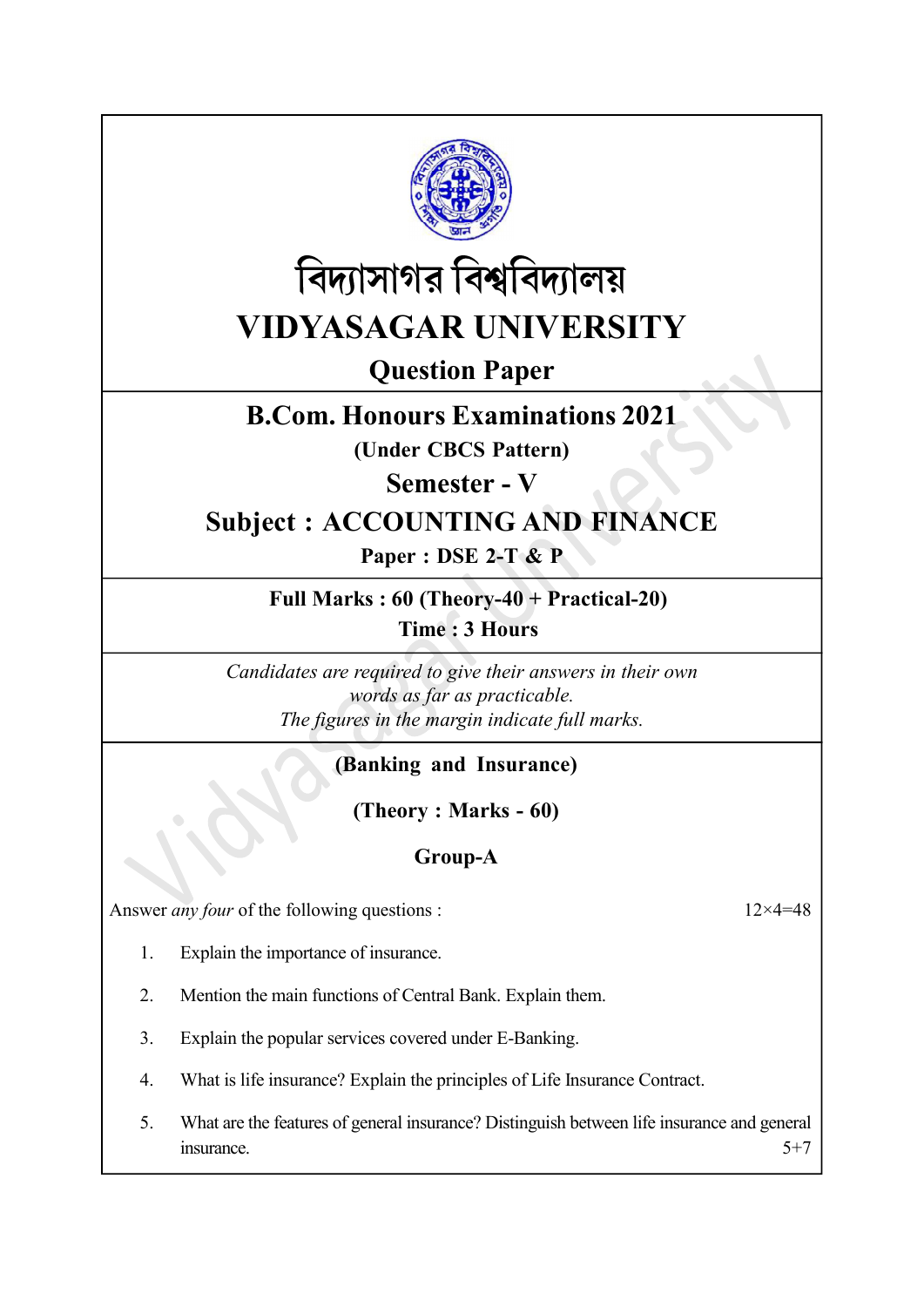- 6. Explain the structural composition of Indian Banking System.
- 7. Discuss the powers and functions of IRDA.
- 8. What do you mean by secured and unsecured loans. What are the principles of a sound lending system? 6+6

#### Group-B

—————————————<br>————————————————————

Answer *any six* of the following questions :  $2 \times 6 = 12$ 

- 9. Define promissory note.
- 10. Define general crossing.
- 11. What is marine insurance?
- 12. What is re-insurance?
- 13. What is micro-finance?
- 14. What is SLR?
- 15. What do you mean by 'mitigation of loss'?
- 16. What do you mean by insurable interest?
- 17. Who is an actuary?
- 18. What do you mean by Fidelity Gurantee Insurance.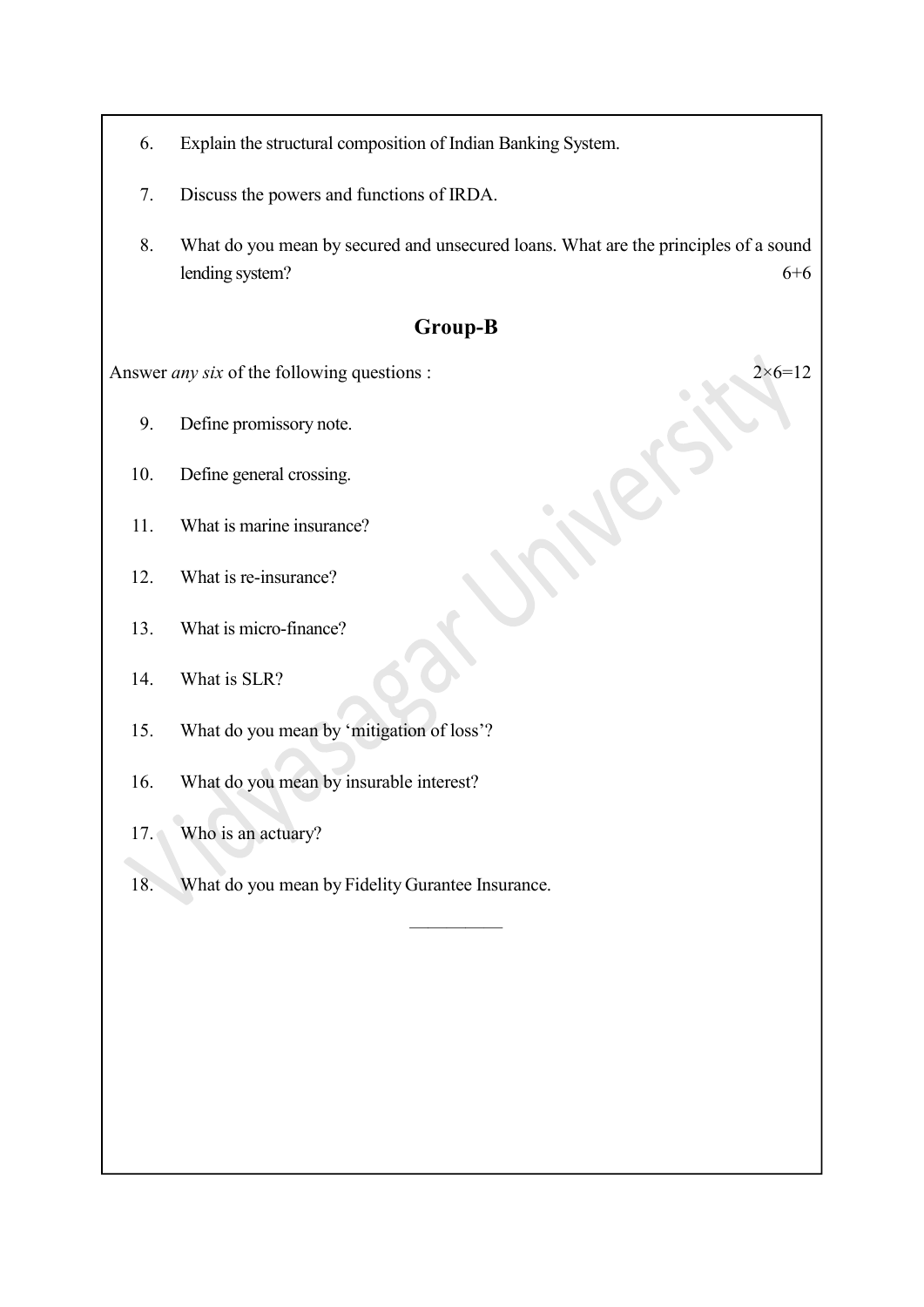# OR Financial Markets Institutions and Financial Services (Theory : Marks - 60) Group-A Answer *any four* of the following questions : 12×4=48 1. Briefly explain different components of 'Financial System'. 12 2. Describe in brief the features of Indian money market. 3. Explain the credit creation process of 'Commercial Banks'. 12 4. Define the term 'Development Bank'. Briefly explain the role of 'Development Banks' in India. 2+10 5. (a) Distinguish between 'New issue Market' and 'Secondary Market'. (b) Differentiate between 'Broker' and 'Sub-Broker'. 6+6 6. What is 'Book Building Process'? State its advantages. Also explain the process of 'Book Building Process'. 2+4+6 7. Explain the term 'Credit Rating Agency'. State the role of 'these agencies'. 2+10 8. Define the tem 'Merchant Bank'. Explain its role in the new share issue market.  $2+10$ Group-B Answer *any six* of the following questions :  $2 \times 6 = 12$ 9. Define the term 'Financial Intermediaries'. 10. What is 'Mutual Fund'? 11. Give four examples of non-banking financial institutions. 12. What is selective credit control? 13. What is 'Cash Reserve Ratio'?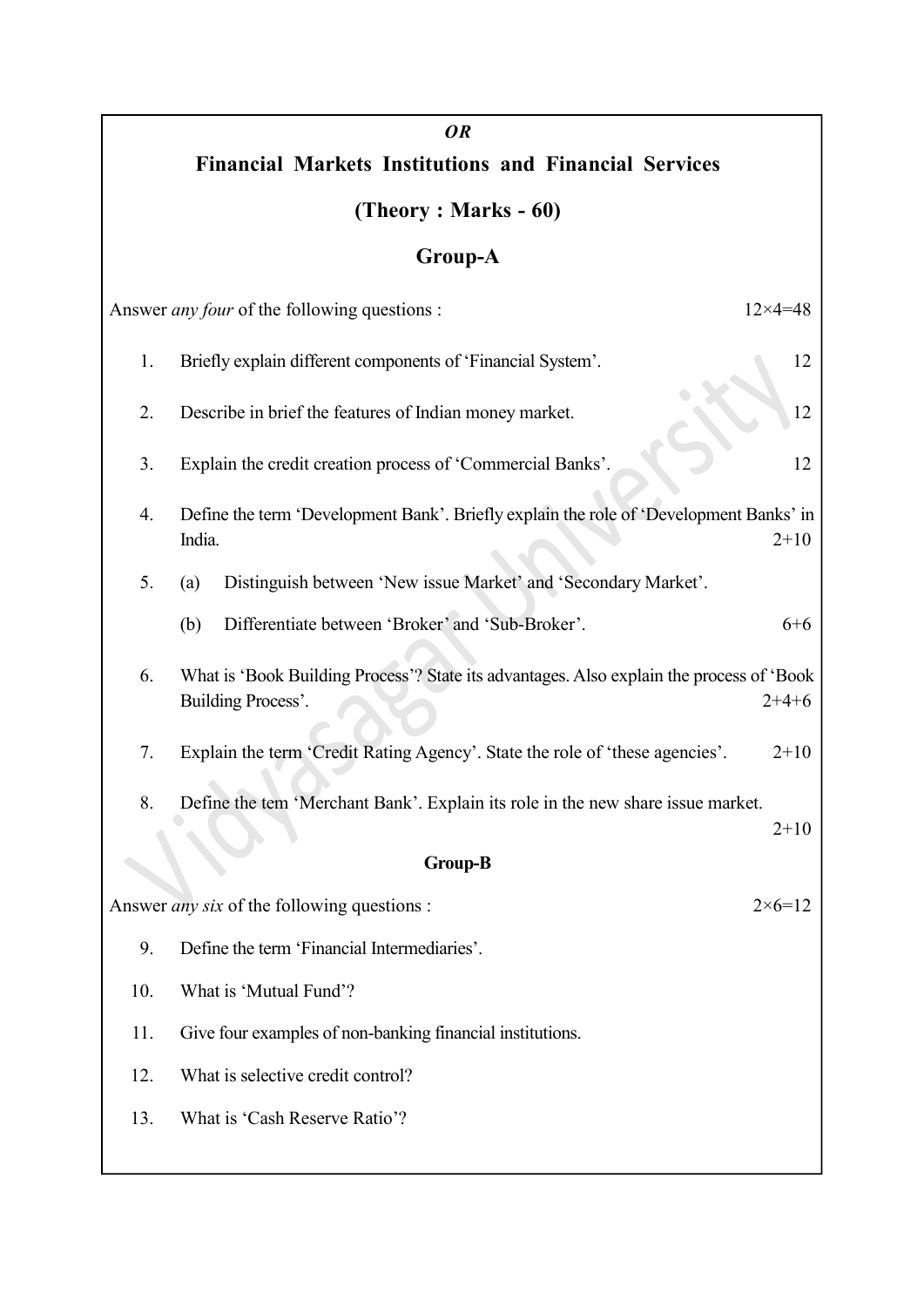- 14. Define the term 'Commercial Bank'.
- 15. What is venture capital?
- 16. What do you mean by 'Factoring Services'?
- 17. Give four examples of 'Money Market Instruments'.
- 18. Mention the name of 'Regulary Authorities' for 'Financial Markets' and 'Insurance Sector'.

—————————————<br>————————————————————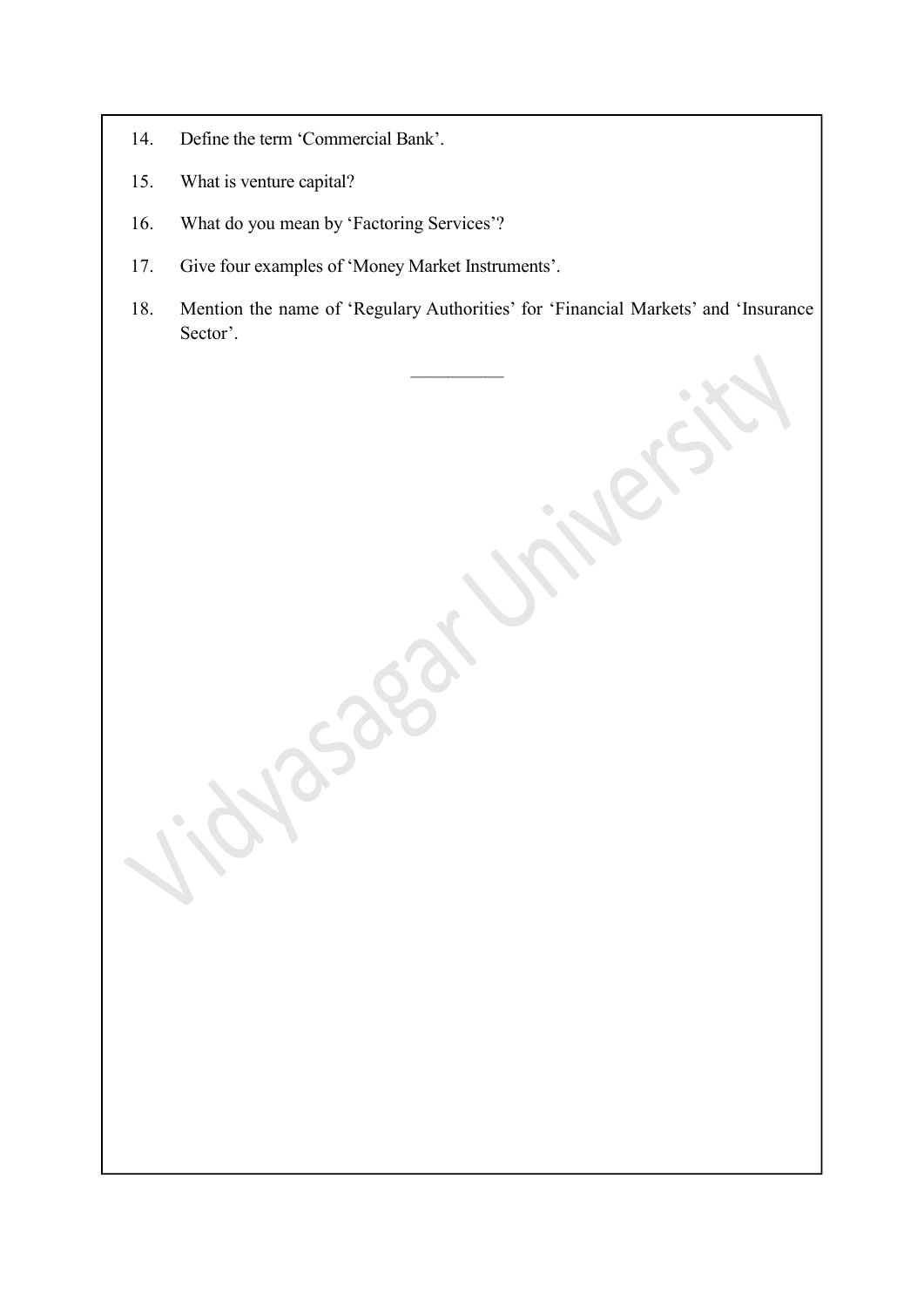|                                                   | <b>Or</b>                                                         |                    |
|---------------------------------------------------|-------------------------------------------------------------------|--------------------|
| <b>Computerised Account System</b>                |                                                                   |                    |
| (Theory: Marks - 40)                              |                                                                   |                    |
| Group - A                                         |                                                                   |                    |
|                                                   | 1. Answer <i>any three</i> questions :                            | $12 \times 3 = 36$ |
| (a)                                               | What is CAAT?<br>(i)                                              |                    |
|                                                   | Which tools are used in CAAT?<br>(ii)                             | $8 + 4$            |
| (b)                                               | How can you verify related party transaction?<br>(i)              |                    |
|                                                   | Write the steps of voucher verification?<br>(ii)                  | $6 + 6$            |
| (c)                                               | Write the uses of DBMS Package in Computerised Accounting System. | 12                 |
| (d)                                               | How can you prepare Trial Balance and Report by using SQL?        | 12                 |
| (e)                                               | Write the process of designing Payroll System for Accounting.     | 12                 |
| (f)                                               | Write a short note on Accounting Support System.                  | 12                 |
| <b>Group - B</b>                                  |                                                                   |                    |
| 2. Answer any two questions :<br>$2 \times 2 = 4$ |                                                                   |                    |
| (a)                                               | What is Statutory Audit?                                          |                    |
| (b)                                               | What is SQL?                                                      |                    |
| (c)                                               | What is Related party transactions?                               |                    |
| (d)                                               | Write a short note on Service Tax.                                |                    |
|                                                   |                                                                   |                    |
|                                                   |                                                                   |                    |
|                                                   |                                                                   |                    |
|                                                   |                                                                   |                    |